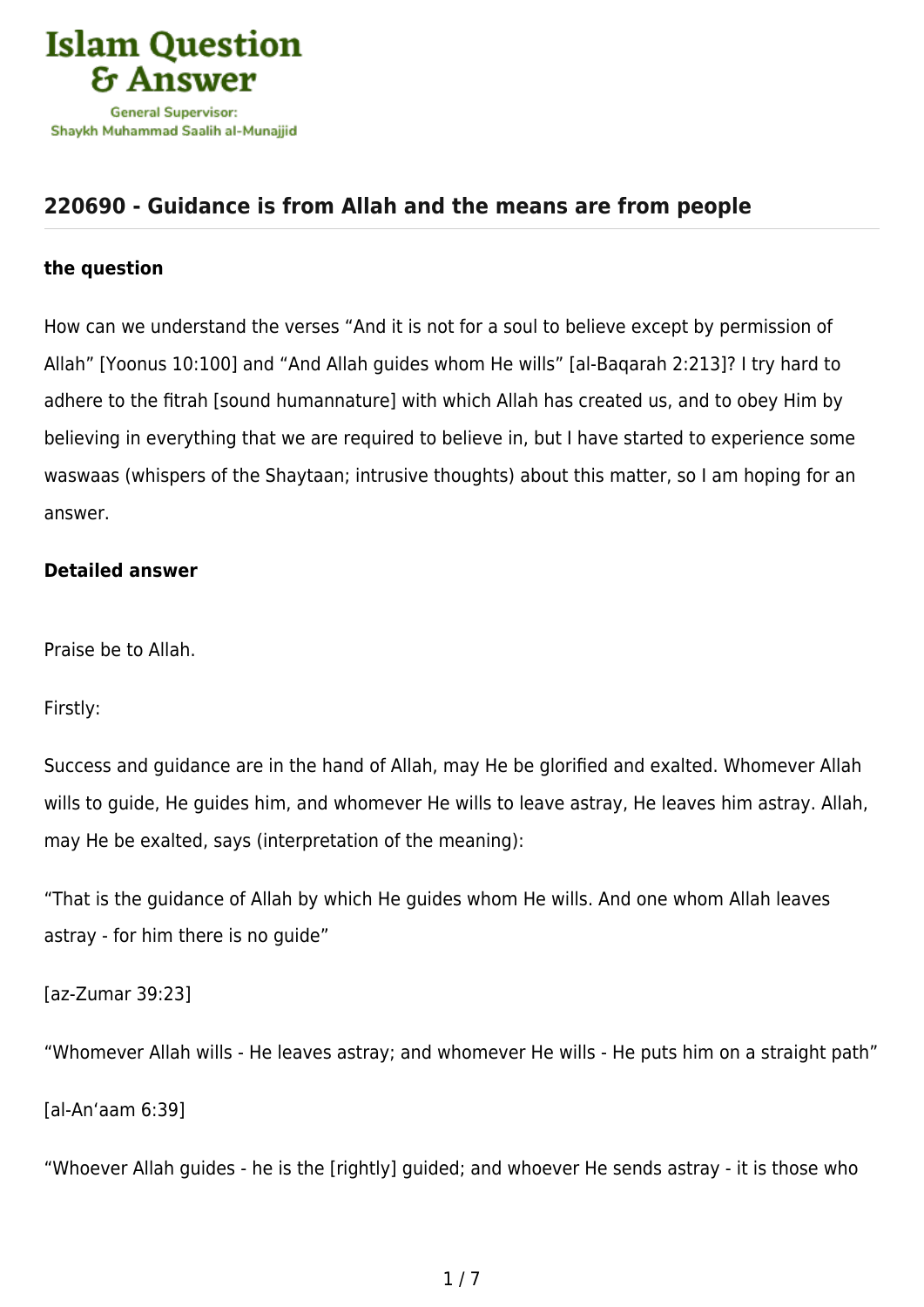

are the losers"

[al-A'raaf 7:178].

The Muslim says in his prayer: "Ihdina as-siraat al-mustaqeem (Guide us to the straight path) [al-Faatihah 1:6], because he knows that guidance is in the hand of Allah, may He be exalted, yet at the same time the individual is required to take measures that lead to guidance; he is required to be patient and steadfast, and to take the initiative in adhering to the path of righteousness. Allah, may He be glorified and exalted, has given him sound reason and free will, by means of which he may choose good instead of evil, guidance instead of misguidance. If he takes proper measures and is keen for Allah to bless him with perfect guidance, then help and guidance will come to him from Allah, may He be exalted. Allah, may He be exalted, says (interpretation of the meaning):

"And thus We have tried some of them through others that the disbelievers might say, 'Is it these whom Allah has favored among us?' Is not Allah most knowing of those who are grateful?"

[al-An'aam 6:53].

Shaykh Ibn 'Uthaymeen (may Allah have mercy on him) discussed this issue at length, which some people may not understand properly. He said:

If the matter is connected to the will of Allah, may He be blessed and exalted, and all matters are in His hand, then what is the role of man and what effort could help him if Allah, may He be exalted, has decreed that he should go astray and not be guided?

We say: The answer to that is that Allah, may He be blessed and exalted, only guides those who deserve to be guided, and sends astray those who deserve to be sent astray. Allah, may He be blessed and exalted, says (interpretation of the meaning):

"And when they deviated, Allah caused their hearts to deviate"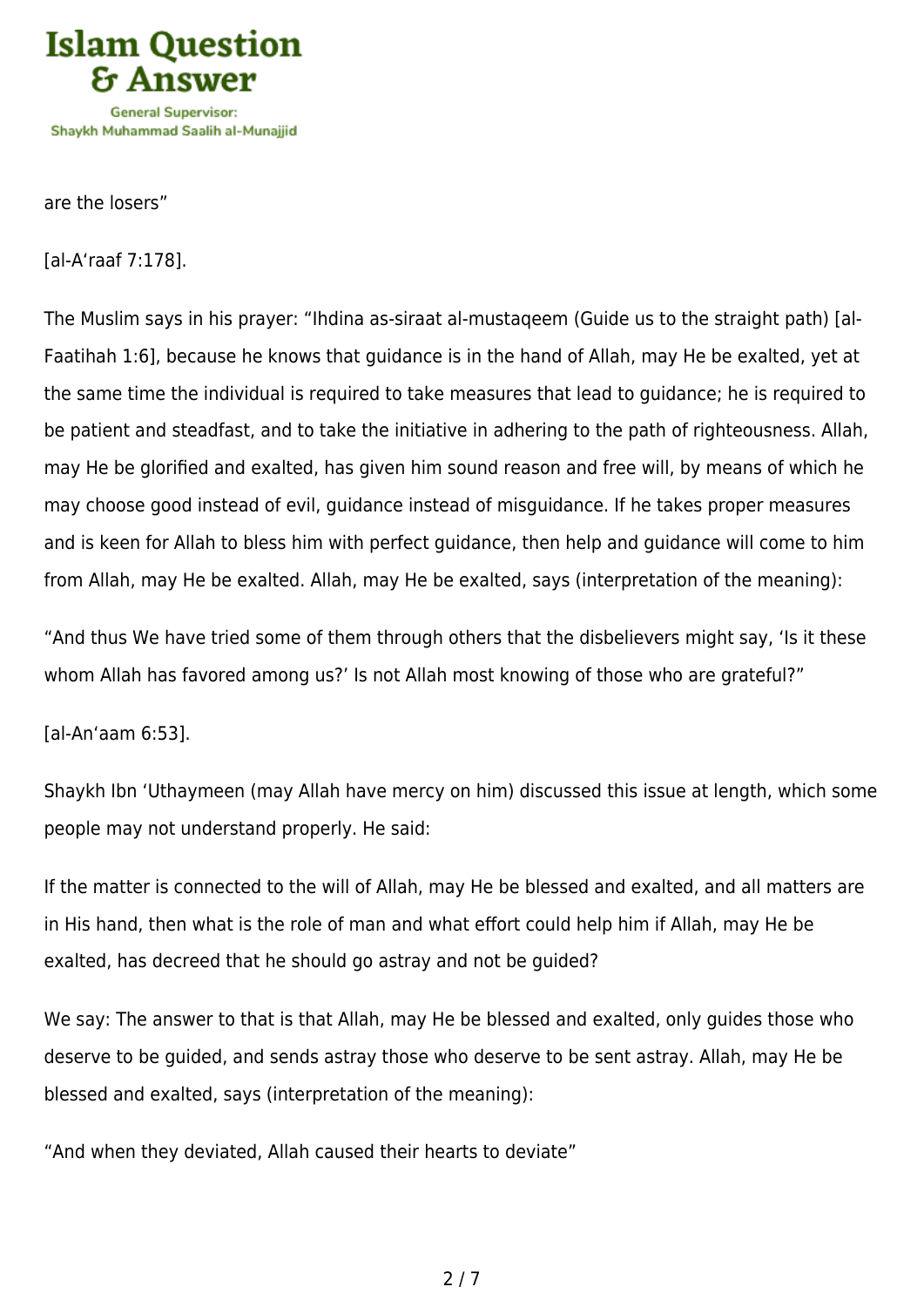

[as-Saff 61:5]

"So for their breaking of the covenant We cursed them and made their hearts hard. They distort words from their [proper] usages and have forgotten a portion of that of which they were reminded"

[al-Maa'idah 5:13].

Thus Allah, may He be blessed and exalted, explains that the reason why He sends astray those whom He sends astray stems from the individual himself. The individual does not know what Allah, may He be exalted, has decreed for him, because he only comes to know of the decree after what is decreed has come to pass. So he does not know whether Allah has decreed that he will be misguided or guided.

So how can he follow the path of misguidance, then argue that Allah, may He be exalted, willed that for him.

Would it not be more appropriate for him to follow the path of guidance, then say: It is Allah, may He be exalted, Who has guided me to the straight path.

Is it appropriate for him to think like a Jabari (one who believes that man has no free will and is compelled by predestination to do what he does) when he is misguided, and to think like a Qadari (one who believes in free will) when he obeys Allah! It is not appropriate for man to be a Jabari when he is misguided and commits sin, and when he goes astray or disobeys Allah, he says: This is something that was written for me and decreed for me, and I cannot escape what Allah, may He be exalted, has decreed.

In fact man has power and he has the freedom to choose; the gate of guidance is not more hidden than the gates of provision. As is well known to everyone, man has a divinely-allocated share of provision, yet despite that he strives to take measures to earn his provision, in his homeland or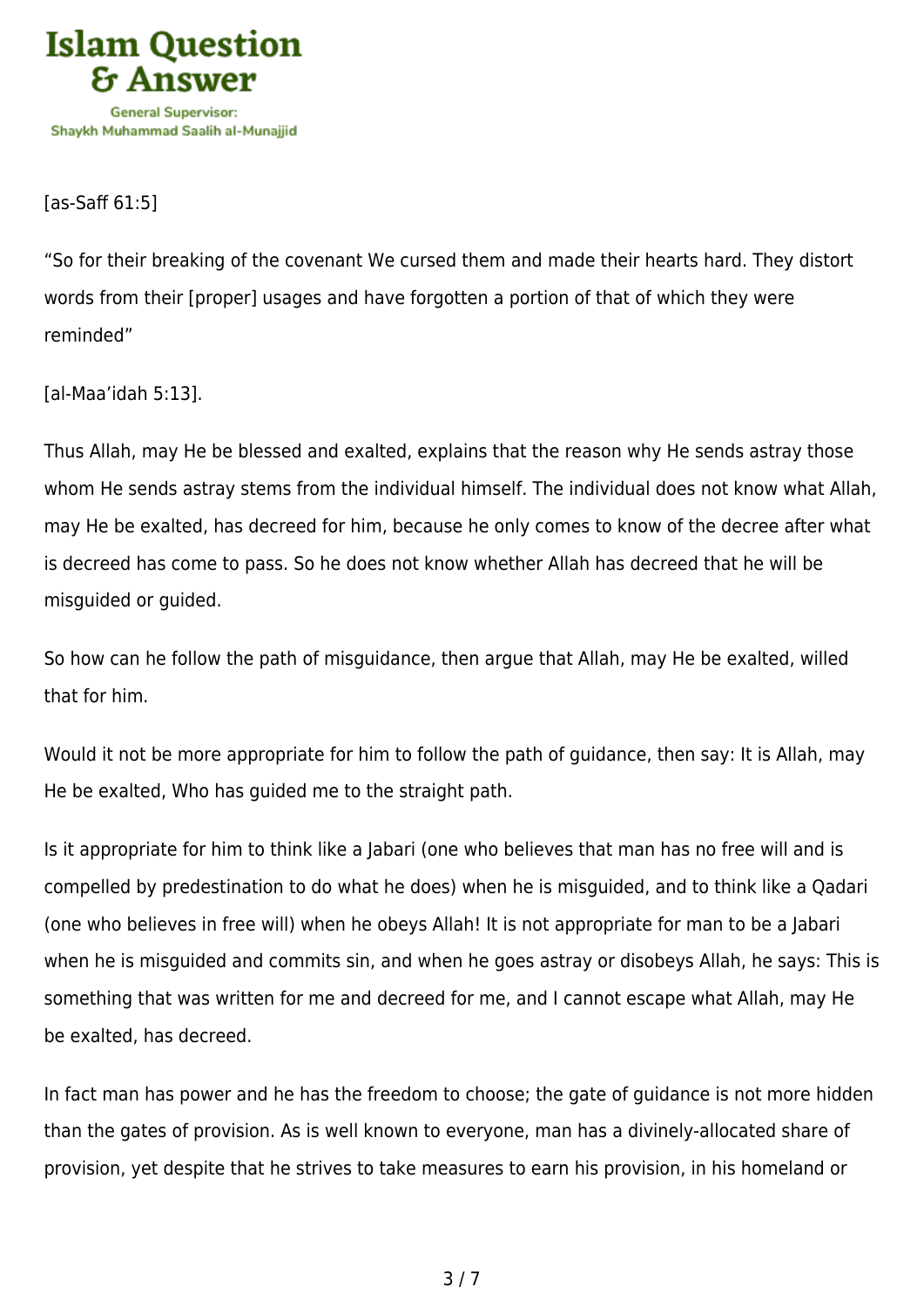

overseas, and he explores all avenues of achieving that; he does not sit in his house and say, If my provision is decreed for me, then it will come to me. Rather he strives to take measures to earn his provision, for his provision is connected to effort, as is proven from the Prophet (blessings and peace of Allah be upon him).

This provision is also decreed, just as deeds, good or bad, are decreed, so why do you go explore all avenues and travel throughout the land seeking worldly provision, but you do not strive to do righteous deeds, seeking provision for the hereafter and to attain paradise?

The two issues are the same; there is no difference between them. So you strive to earn a living and you strive to have a good life and to prolong your life; if you fall sick you would go to the ends of the earth to find a skilled doctor who can treat your sickness, even though you have the lifespan that is decreed for you, and it will not be increased or decreased. You do not say: I will stay in my house, sick and bedridden, and if Allah has decreed that my life should be longer, He will make it longer. Rather we see you striving as much as you can to look for a doctor who you think is most likely to be the one at whose hands Allah may decree that you will be healed.

So why do you not strive for the sake of the hereafter and do righteous deeds just as you strive for worldly gain?

We have noted above that what is decreed is secret and hidden, and you cannot know about it.

Now you have the choice between two paths:

a path that will lead you to safety, victory, happiness and honour;

and a path that will lead you to doom, regret and shame.

Now you have the choice between these two paths. There is nothing to prevent you from following the path on the right or the path on the left. If you wish you can follow one, or if you wish you can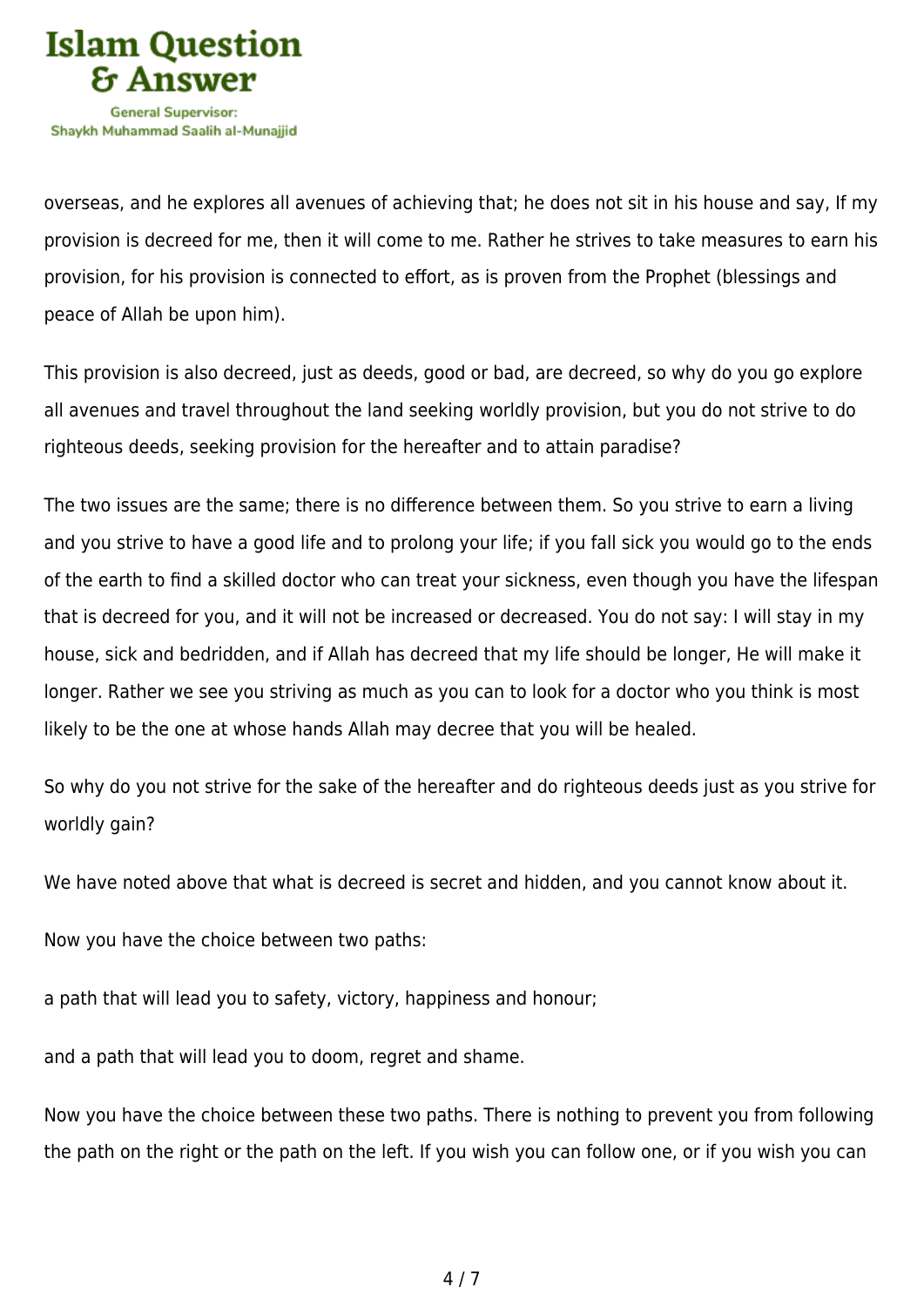

follow the other.

Thus it becomes clear to us that man has freedom of will with regard to the options before him: just as he strives for worldly matters and uses his free will to choose what is appropriate, so too with regard to the hereafter, he should use his free will to choose what is appropriate. Moreover, with regard to the hereafter, the appropriate choices are much clearer than the choices with regard to worldly matters, because the one who explains the paths that lead to the hereafter is Allah, may He be exalted, as He has explained them in His Book and on the lips of His Messenger (blessings and peace of Allah be upon him). So the paths that lead to the hereafter must be clearer than the paths of this world. Yet despite that, man follows the paths of this world, which have no guaranteed outcome, but he neglects the paths that lead to the hereafter, of which the outcomes are known and guaranteed, because they are proven by the promise of Allah, and Allah, may He be blessed and exalted, does not break His promise.

Moreover, we may note that Ahl as-Sunnah wa'l-Jamaa'ah affirm this, and their belief and view is that man acts on the basis of his freedom of choice, and says whatever he wants, but his will and choice are within the framework of the will and decree of Allah, may He be blessed and exalted.

Furthermore, Ahl as-Sunnah wa'l-Jamaa'ah believe that Allah's will is in accordance with His wisdom and that His will is not random; rather it is in accordance with His Wisdom, because one of the names of Allah, may He be exalted, is al-Hakeem (the Most Wise). In His wisdom, Allah, may He be exalted, decrees guidance for whomever He wills, for the one who He knows is seeking truth and whose heart is righteous. And He decrees misguidance for those who are not like that, for the one who, when Islam is presented to him, finds his heart constricted as if he is climbing up to heaven. The wisdom of Allah, may He be blessed and exalted, dictates that this person cannot be among the guided, unless Allah causes him to change his motives and intentions; Allah, may He be exalted, has the power to do all things, but the wisdom of Allah dictates that causes are connected to effects.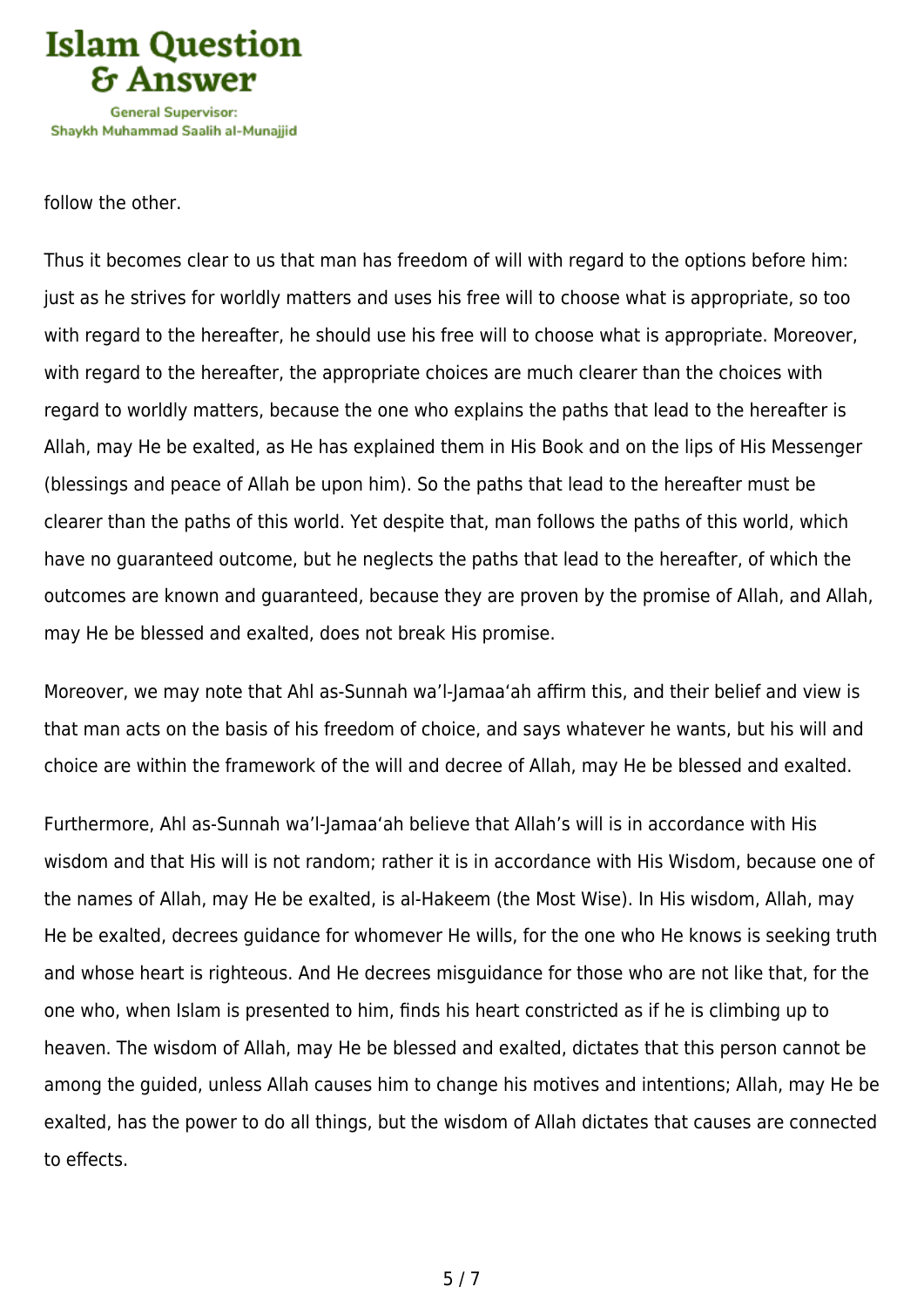

End quote from Risaalah fi'l-Qadaa' wa'l-Qadar (p. 14-21).

This is how the Muslim understands the issue of belief in the divine will and decree in connection with the deeds that man is required to do, on which his happiness or wretchedness depend. The cause of attaining guidance and admittance to Paradise is righteous deeds. Allah, may He be exalted, says of the people of Paradise (interpretation of the meaning):

"And they will be called, 'This is Paradise, which you have been made to inherit for what you used to do'"

[al-A'raaf 7:43]

"Enter Paradise for what you used to do"

[an-Nahl 16:32].

The cause of misguidance and admittance to hell is disobeying Allah and turning away from obedience to Him. Allah, may He be exalted, says concerning the people of hell (interpretation of the meaning):

"Then it will be said to those who had wronged, 'Taste the punishment of eternity; are you being recompensed except for what you used to earn?'"

[Yoonus 10:52]

"And taste the punishment of eternity for what you used to do"

[as-Sajdah 32:14].

Once the Muslim understands that, he will be able to take his first step on the right path, and not let a single moment go by without striving in the path of Allah, may He be glorified and exalted. At